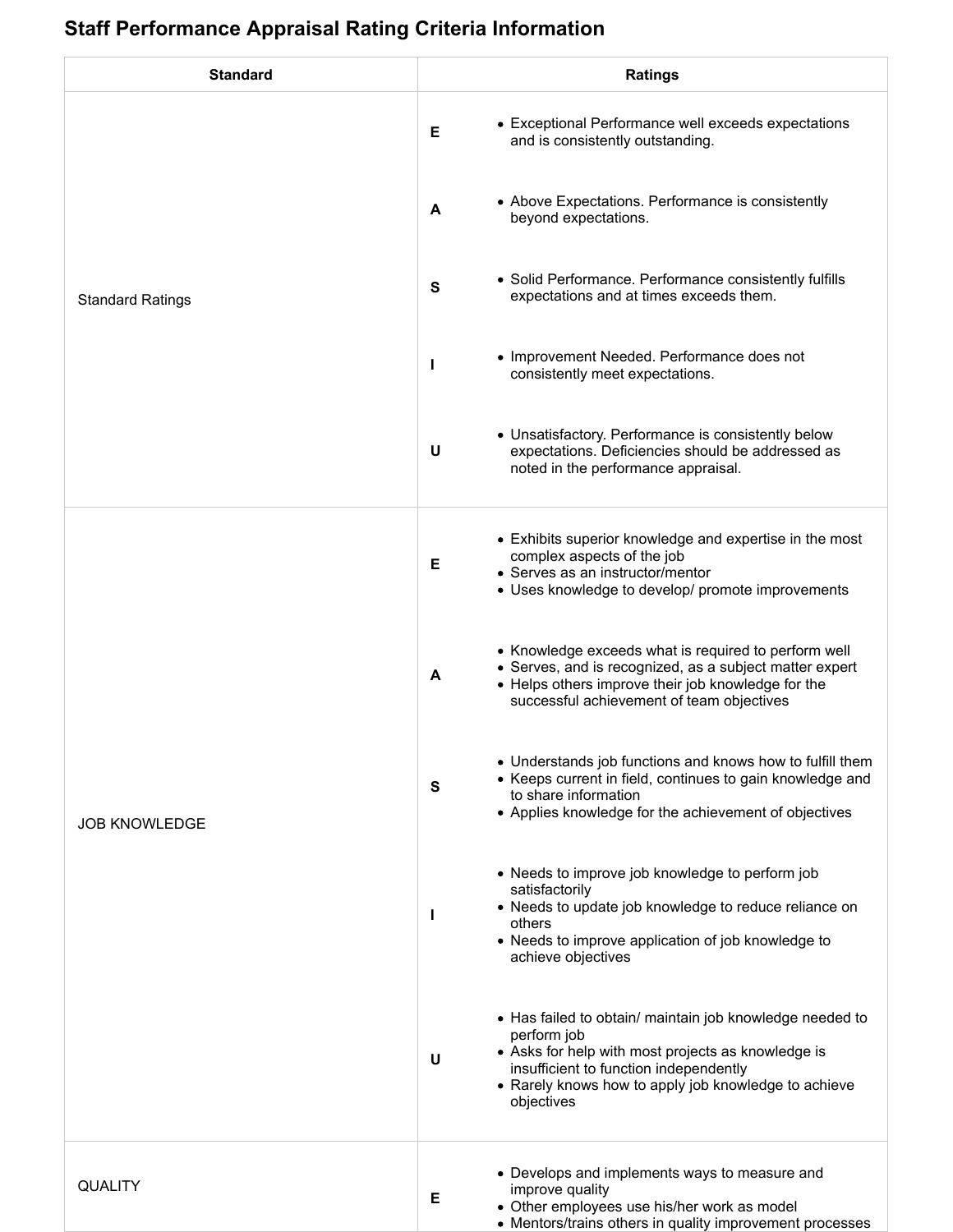| <b>Standard</b>        | <b>Ratings</b>                                                                                                                                                                                                                                           |
|------------------------|----------------------------------------------------------------------------------------------------------------------------------------------------------------------------------------------------------------------------------------------------------|
|                        | • Regularly evaluates situation and suggests ways to<br>improve quality<br>• Uses information from all sources to achieve thorough<br>A<br>and accurate results<br>• Uses errors as learning opportunity, sharing with team                              |
|                        | • Checks results to ensure completion<br>• Quality of outputs meets standards<br>S<br>• Learns from, and avoids duplicating errors                                                                                                                       |
|                        | • Inconsistently checks results to ensure completion<br>• Needs to improve the quality of work to meet standards<br>L<br>• Needs to focus on learning from past errors to reduce<br>error rate                                                           |
|                        | • Does not check results to ensure completion<br>• Quality of outputs does not meet standards<br>U<br>• Has not demonstrated ability to understand how to<br>improve quality and learn from past errors                                                  |
| PLANNING/ ORGANIZATION | • Mentors others on effective planning and organizing<br>• Develops plans for unit that maximize results and<br>Е<br>streamline processes<br>• Can successfully manage multiple projects/tasks at the<br>same time                                       |
|                        | • Anticipates barriers and develops contingency plans to<br>overcome them<br>• Assists others with planning/ organizing work and<br>A<br>resources<br>• Assists with the tracking of multiple tasks/projects<br>outside immediate area of responsibility |
|                        | • Understands objectives and creates clear, thoughtful<br>action plans<br>• Prioritizes/organizes work and selects efficient<br>S<br>methods/processes<br>• Knows status of assigned tasks and location of<br>materials                                  |
|                        | • Needs to improve ability to create clear, practical action<br>plans<br>• Needs to improve organization and prioritization of work<br>L<br>• Needs to strengthen concentration when working on<br>multiple tasks/projects                               |
|                        | • Fails to create action plans to accommodate workload<br>and work schedule<br>U<br>• Rarely organizes and prioritizes work without direction<br>• Has not demonstrated ability to track and complete<br>multiple tasks/projects                         |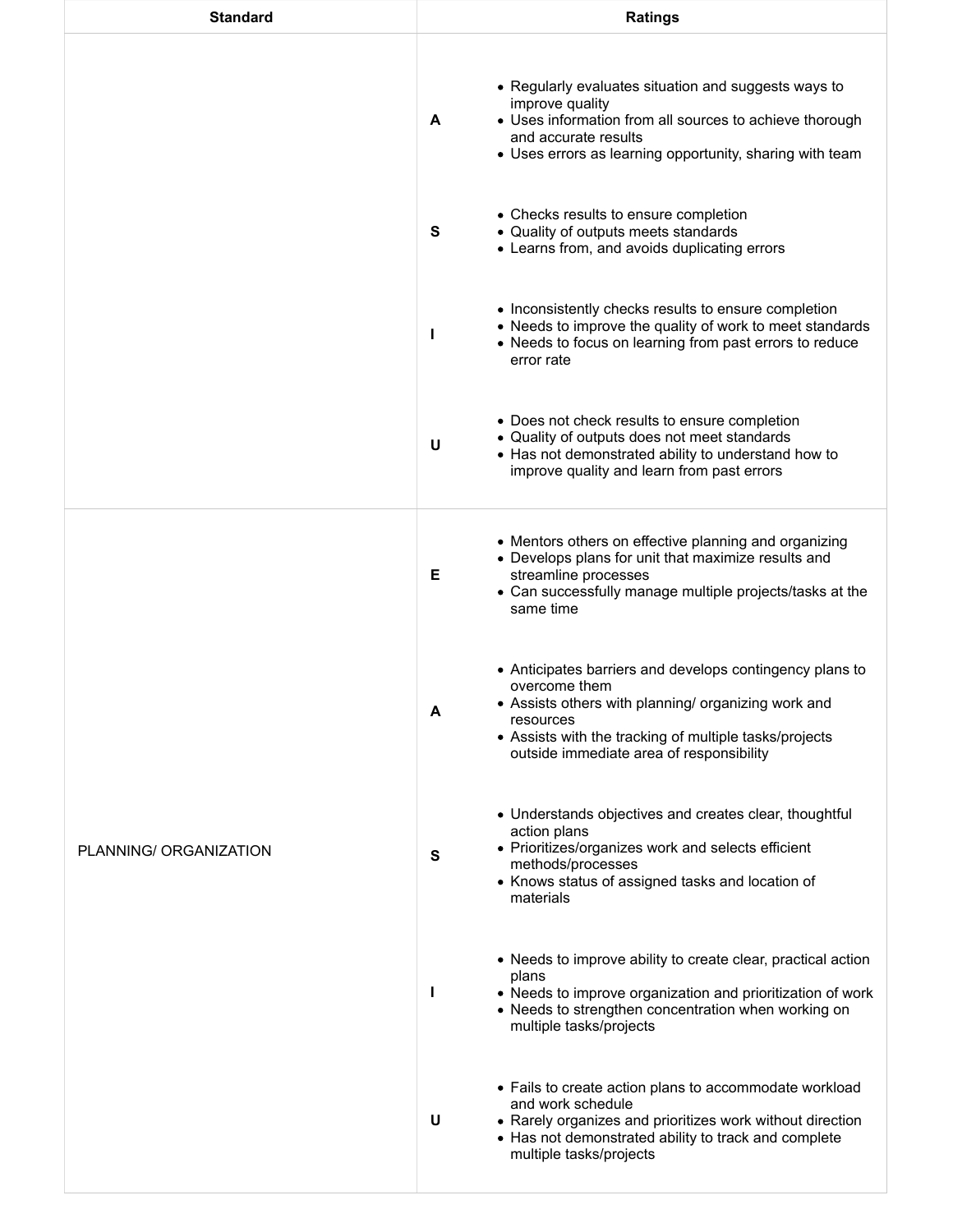| <b>Standard</b>       | <b>Ratings</b>                                                                                                                                                                                                                                                                                                                                                                                                                                                     |
|-----------------------|--------------------------------------------------------------------------------------------------------------------------------------------------------------------------------------------------------------------------------------------------------------------------------------------------------------------------------------------------------------------------------------------------------------------------------------------------------------------|
| <b>PRODUCTIVITY</b>   | • Exceeds agreed results and time frame<br>• Coaches others on the use of the best tools and<br>Е<br>processes to follow for maximum efficiency<br>• Anticipates unforeseen workload needs and finds ways<br>to meet them                                                                                                                                                                                                                                          |
|                       | • Regularly exceeds agreed results and/or time frame<br>• Has complete understanding of the best tools and<br>processes to follow for maximum efficiency<br>A<br>• Assists others on team to overcome barriers and work<br>more efficiently                                                                                                                                                                                                                        |
|                       | • Produces agreed results in agreed time frame<br>s<br>• Focuses on tasks and use of the best job tools for tasks<br>• Informs supervisor if delays or barriers are encountered                                                                                                                                                                                                                                                                                    |
|                       | • Needs improvement to produce agreed results in<br>agreed time frame<br>• Needs to improve use of tools and processes to<br>complete tasks more efficiently<br>• Needs guidance more often times than not to overcome<br>barriers                                                                                                                                                                                                                                 |
|                       | • Does not produce agreed results in agreed time frame<br>• Has not shown sufficient understanding of best tools<br>U<br>and processes to do job<br>• Relies on assistance from others to overcome barriers                                                                                                                                                                                                                                                        |
| INITIATIVE/INNOVATION | • Shows strong initiative in every situation<br>• Contributes to process improvement irrespective of<br>individual benefit(s)<br>• Assesses risks, anticipates consequences and takes<br>preventative action<br>Е<br>• Develops creative strategies and promotes creative<br>thinking<br>• Implements improvements which, measured by impact,<br>frequency and effort, are successful<br>• Leads others through change by keeping focused on<br>desired objectives |
|                       | • Takes action whenever the opportunity arises<br>• Monitors results to ensure desired outcome<br>• Recognizes and meets needs outside areas of<br>responsibility<br>A<br>• Generates enthusiasm for new ideas<br>• Thinks creatively to find better, more efficient ways to<br>do things within immediate area of responsibility<br>• Assesses results and develops plans for improvements                                                                        |
|                       | • Builds on suggestions of others and puts ideas into<br>action<br>• Evaluates current processes and suggests new<br>methods/ improvements<br>• Recognizes and meets needs in areas of responsibility<br>s<br>• Adapts to change readily<br>• Seeks learning opportunities that foster new<br>approaches                                                                                                                                                           |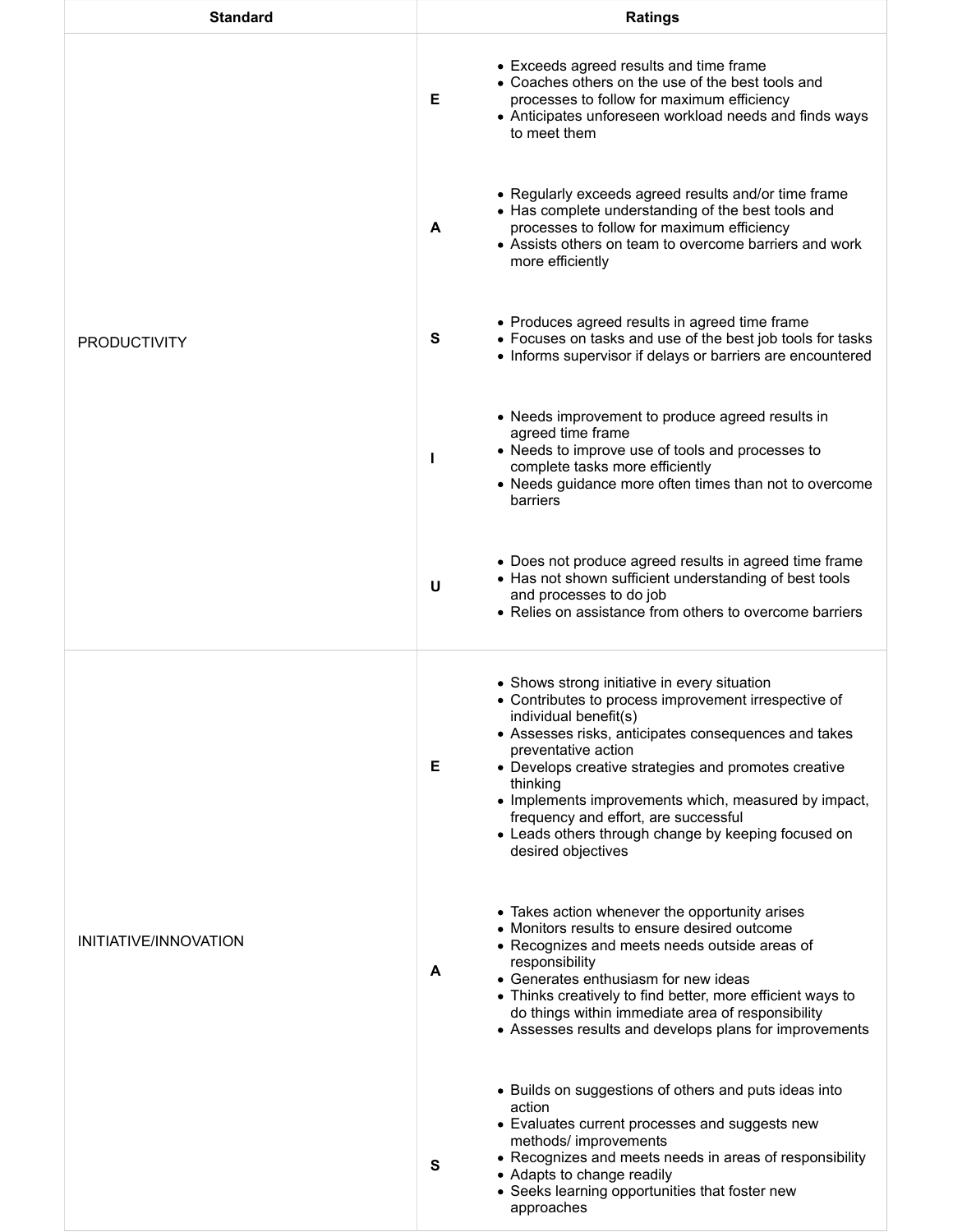| <b>Standard</b>              | <b>Ratings</b>                                                                                                                                                                                                                                                                                                                                                                                                            |
|------------------------------|---------------------------------------------------------------------------------------------------------------------------------------------------------------------------------------------------------------------------------------------------------------------------------------------------------------------------------------------------------------------------------------------------------------------------|
|                              | • Provides ideas/suggestions/ solutions within immediate<br>area of responsibility                                                                                                                                                                                                                                                                                                                                        |
|                              | • Relies on direction before taking action<br>• Does not routinely contribute to process improvement<br>• Needs to improve ability to recognize and support<br>needs in areas of responsibility<br>• Needs to be more flexible and positive to adapt to<br>H<br>change<br>• Does not go out of one's way to support or learn new<br>approaches<br>• Rarely contributes ideas/ suggestions/solutions to<br>achieve results |
|                              | • Fails to take action even when directed to do so<br>• Does not contribute to process improvement<br>• Does not recognize or support needs in areas of<br>responsibility<br>• Inflexible and negative when faced with change<br>U<br>• Has not demonstrated willingness or ability to find/learn<br>new methods to improve processes<br>• Needs to be led through the change process to produce<br>desired results       |
| <b>TEAMWORK/ COOPERATION</b> | • Exemplifies harmonious working relationships<br>• Drives and inspires others to exceed team goals<br>Е<br>• Serves as a team leader, facilitator, or motivator                                                                                                                                                                                                                                                          |
|                              | • Assists others and picks up slack<br>• Helps develop team mission/ plans and coordinates<br>resolutions for problems as they occur<br>A<br>• Helps pull team together and motivates others to work<br>together harmoniously                                                                                                                                                                                             |
|                              | • Builds rapport, supports suggestions of others and<br>develops shared solutions<br>• Is dedicated to fulfilling team mission and objectives<br>S<br>• Does one's share within immediate area of<br>responsibility                                                                                                                                                                                                       |
|                              | • Does not participate well on teams<br>• Motivated more for his/her own goals than for those of<br>I.<br>the team<br>• Has occasionally failed to coordinate with and<br>contribute to work of team                                                                                                                                                                                                                      |
|                              | • Obstructs team's progress<br>• Does not support and contribute to team mission<br>U<br>• Has consistently failed to achieve results as team<br>member                                                                                                                                                                                                                                                                   |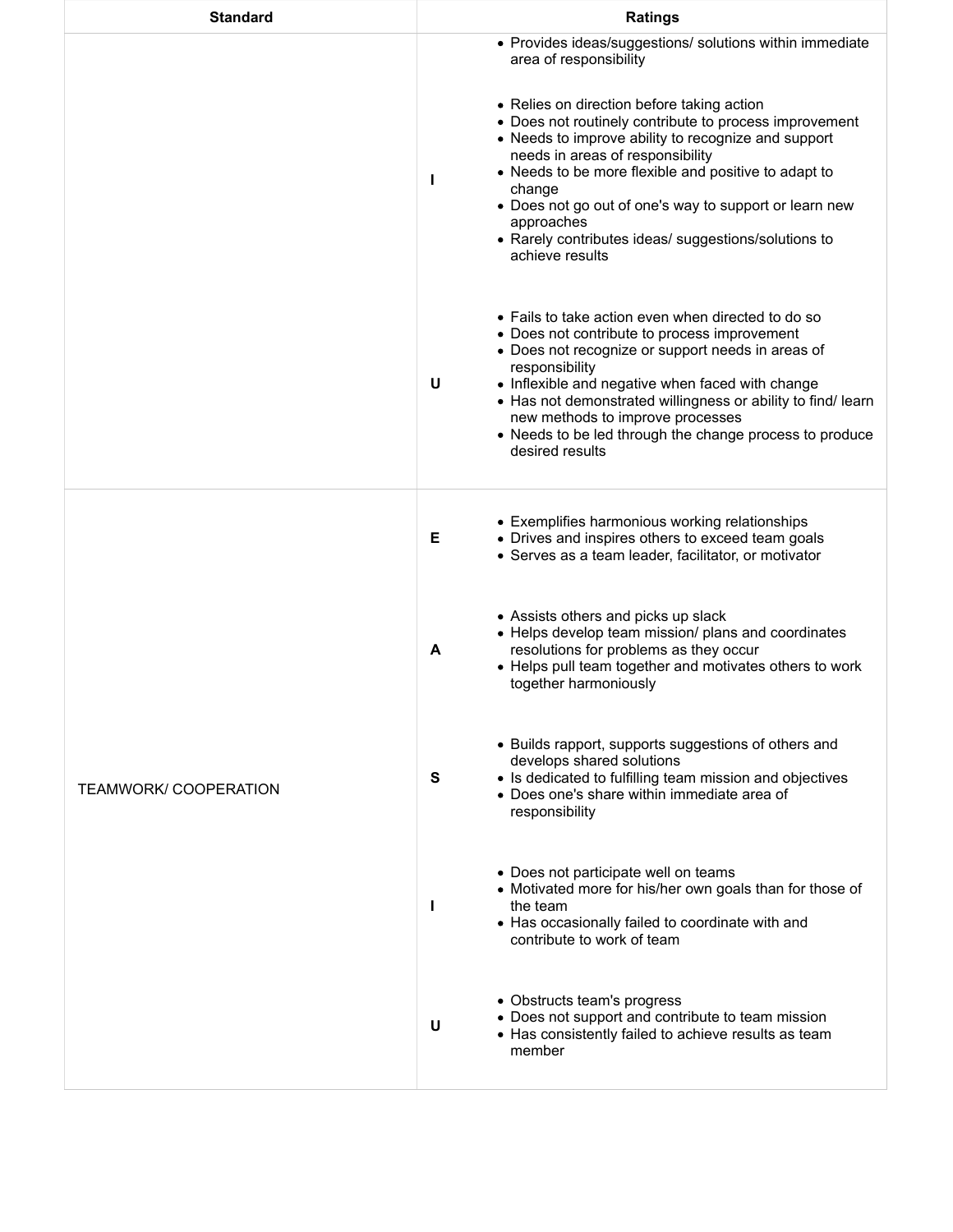| <b>Standard</b>      | <b>Ratings</b>                                                                                                                                                                                                                                                               |
|----------------------|------------------------------------------------------------------------------------------------------------------------------------------------------------------------------------------------------------------------------------------------------------------------------|
| <b>DEPENDABILITY</b> | • Serves as model for attendance and punctuality<br>• Always delivers on promises<br>Е<br>• Assists others in meeting/exceeding deadlines and in<br>understanding priorities                                                                                                 |
|                      | • Initiates backup coverage plans for planned absences<br>• High level of accountability for projects<br>A<br>• Does not disappoint when deadlines are tight                                                                                                                 |
|                      | • Manages absences to minimize impact on office<br>workflow<br>S<br>• Conscientious worker who consistently follows through<br>with assignments<br>• Meets deadlines or unit standards for timely results                                                                    |
|                      | • Needs improvement in ensuring coverage during<br>absences to lessen impact on office workflow<br>• Needs to improve follow-through and completion of<br>ı<br>assigned tasks<br>• Has occasionally missed deadlines                                                         |
|                      | • Absences have negatively impacted workflow in office<br>U<br>• Fails to follow through and complete assigned tasks<br>• Has failed to consistently meet deadlines                                                                                                          |
| <b>COMMUNICATION</b> | • Mentors others in improving their<br>listening/communication skills<br>• Is an articulate spokesperson for team's views<br>Е<br>• Takes a lead role in fostering appropriate<br>communication amongst involved parties to achieve<br>objectives                            |
|                      | • Accurately interprets and conveys to others what is<br>being said<br>• Communicates reasons behind facts/results and<br>A<br>confirms that others have necessary information<br>• Initiates constructive dialogue and guides positive<br>outcomes                          |
|                      | • Understands and uses active/reflective listening<br>• Expresses things clearly and confirms understanding<br>S<br>• Anticipates information needs and shares relevant<br>information in a timely way                                                                       |
|                      | • Needs improvement in listening to and receiving the<br>ideas/views of others<br>• Could learn how to better communicate and articulate<br>L<br>thoughts and ideas with others<br>• Is occasionally unwilling to share or receive information<br>to achieve work objectives |
|                      | • Often misunderstands or does not listen to the ideas/<br>views of others<br>U<br>• Hard to understand the points of communication                                                                                                                                          |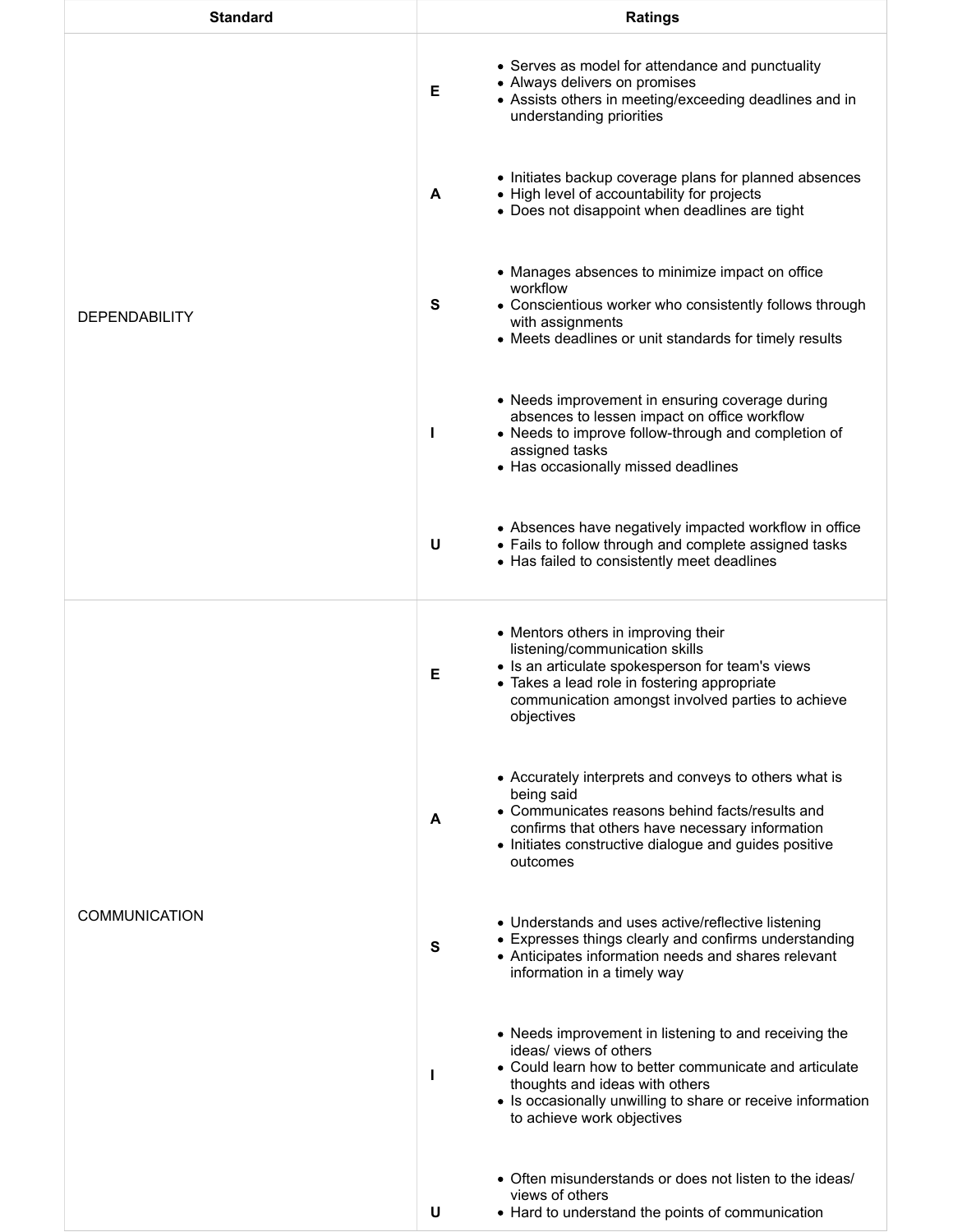| <b>Standard</b>   | <b>Ratings</b>                                                                                                                                                                                                                                                                      |
|-------------------|-------------------------------------------------------------------------------------------------------------------------------------------------------------------------------------------------------------------------------------------------------------------------------------|
|                   | • Is unable or unwilling to share or use shared<br>information to achieve work objectives                                                                                                                                                                                           |
| 9. UCSD STANDARDS | • Exceptional Performance well exceeds expectations<br>E<br>and is consistently outstanding.                                                                                                                                                                                        |
|                   | • Above Expectations. Performance is consistently<br>A<br>beyond expectations.                                                                                                                                                                                                      |
|                   | • Solid Performance. Performance consistently fulfills<br>S<br>expectations and at times exceeds them.                                                                                                                                                                              |
|                   | • Improvement Needed. Performance does not<br>H<br>consistently meet expectations.                                                                                                                                                                                                  |
|                   | • Unsatisfactory. Performance is consistently below<br>U<br>expectations. Deficiencies should be addressed as<br>noted in the performance appraisal.                                                                                                                                |
| <b>LEADERSHIP</b> | • Clearly understands leadership as facilitating the<br>success of team<br>• Effectively communicates "Big Picture" viewpoint<br>Е<br>• Takes a lead role in planning/implementing programs<br>that seek to further train, motivate and develop staff                               |
|                   | • Has the confidence of staff because he/she is<br>concerned with staff's personal welfare and<br>development<br>• Has a participative approach and manages people's<br>A<br>expectations<br>• Looks for opportunities to further train, motivate, and<br>develop staff             |
|                   | • Creates a climate where staff trusts and supports<br>leadership and each other<br>• Involves staff in creating goals/vision and sets<br>S<br>reasonable expectations<br>• Shows strength in leading, training, motivating, and<br>developing staff                                |
|                   | • Needs to change approach so staff feel more supported<br>and trusting of leadership<br>• Creates/sets unrealistic unit goals and fails to<br>H<br>communicate them with staff<br>• Needs to learn how to be a more effective trainer and<br>motivator to develop and direct staff |
|                   | • Has created a climate where staff feel unsupported and<br>distrustful of leadership<br>U<br>• Appears unable to develop/articulate unit goals/vision<br>• Fails to train, motivate, direct and/or develop staff                                                                   |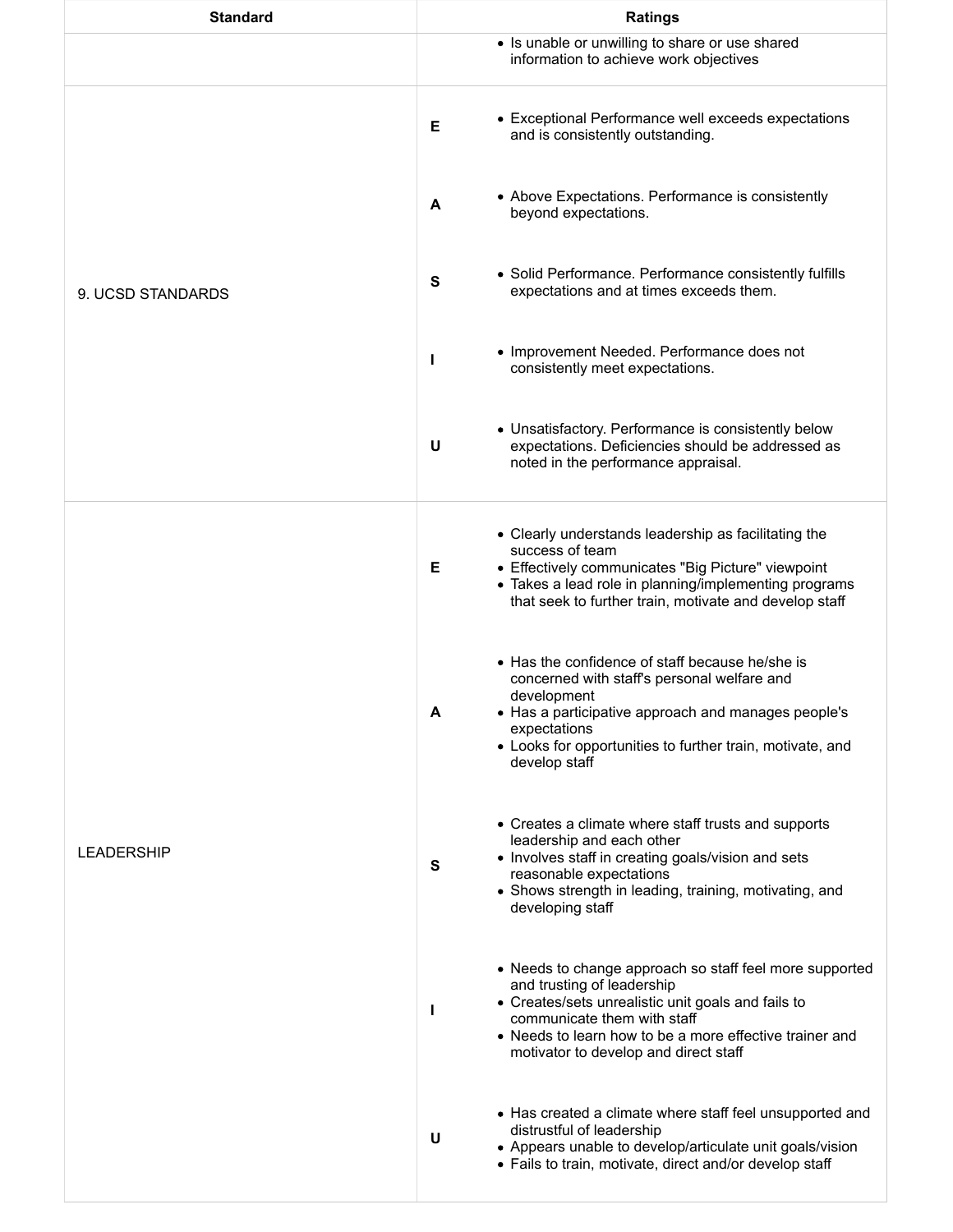| <b>Standard</b>               | <b>Ratings</b>                                                                                                                                                                                                                                                                                                       |
|-------------------------------|----------------------------------------------------------------------------------------------------------------------------------------------------------------------------------------------------------------------------------------------------------------------------------------------------------------------|
| PERFORMANCE MANAGEMENT        | • Inspires staff to learn and be resourceful<br>• Always gives meaningful and constructive feedback to<br>Е<br>staff<br>• Excellent role model for continuous learning &<br>development                                                                                                                              |
|                               | • Is dedicated to staff's continuous learning and<br>development at job<br>• Meets regularly with staff to review performance and<br>A<br>the achievement of individual/ team performance goals<br>• Invests time to teach and mentor staff at how to create<br>and complete development plans                       |
|                               | • Ensures that staff have the training and resources<br>needed for job success<br>• Provides regular feedback to staff on issues relating to<br>their performance and completes performance<br>S<br>appraisal as required<br>• Effectively assists staff with creating and fulfilling<br>realistic development plans |
|                               | • Needs to identify how to better equip staff with<br>resources and training<br>• Needs to improve the timeliness and completion of staff<br>ı<br>performance appraisal form<br>• Needs to be more effective at helping staff create<br>realistic development plans                                                  |
|                               | • Staff does not have needed resources or training to be<br>successful at job<br>U<br>• Fails to complete performance appraisal form<br>• Fails to assist staff with creating professional<br>development plans                                                                                                      |
| ORGANIZATIONAL ACCOUNTABILITY | • Has strengthened department considerably with<br>effective delegation<br>• Makes decisions based on facts and best interests of<br>Е<br>the organization<br>• Contributes to the success of and takes accountability<br>for the failures of the organization                                                       |
|                               | • Uses delegation to develop staff<br>• Chooses staff wisely to take control of responsibilities<br>A<br>• Takes accountability and uses sound judgment to<br>protect the interests of the organization                                                                                                              |
|                               | • Delegates fairly and appropriately to staff who are in a<br>position to have authority<br>• Considers staff's capabilities before delegating<br>S<br>• Shows good judgment and weighs risks to organization<br>before delegating authority                                                                         |
|                               | • Needs to improve understanding of policies governing<br>appropriate delegation of authority<br>• Needs to give clear directions or goals when delegating<br>ı<br>authority                                                                                                                                         |